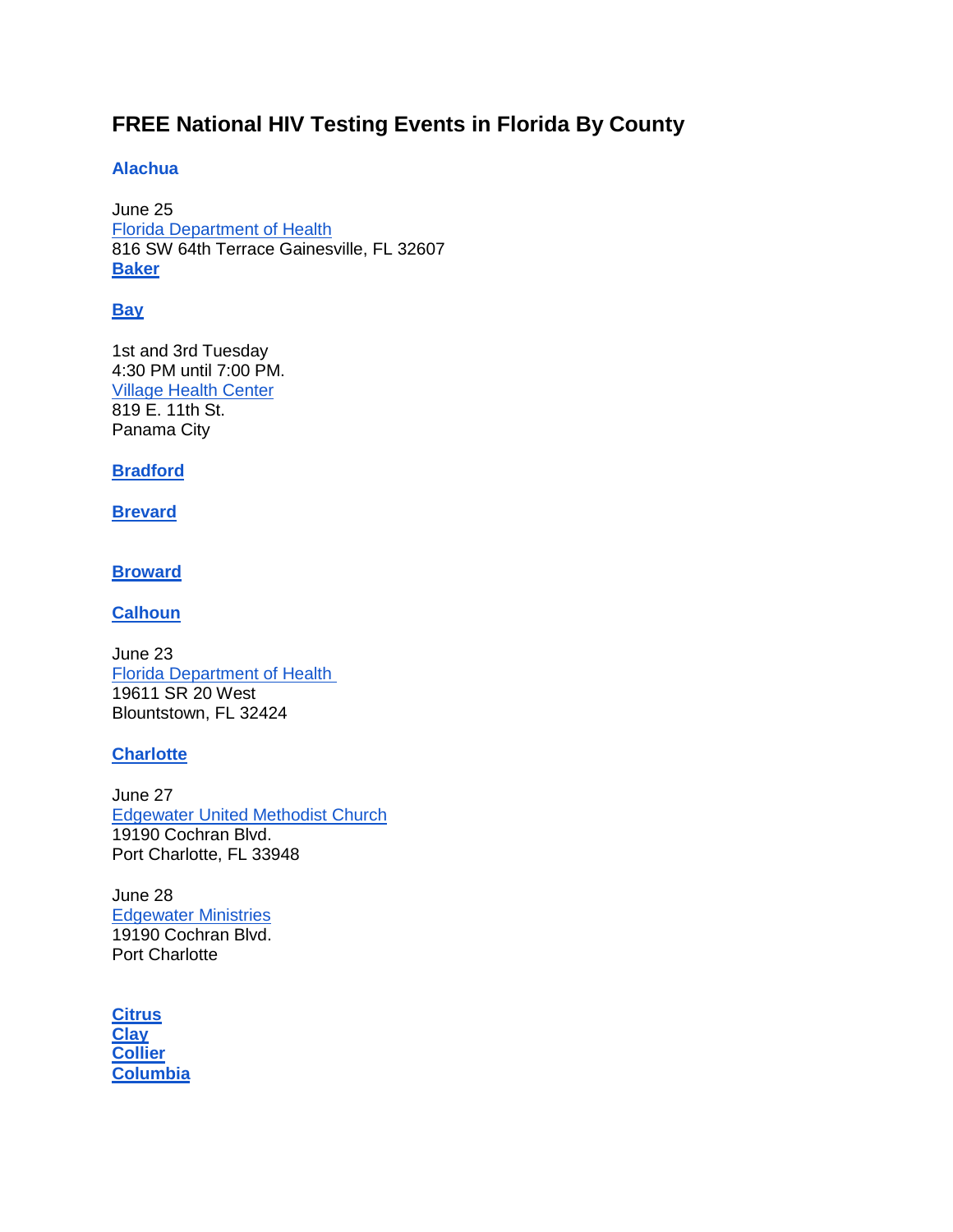# **[DeSoto](http://co.desoto.fl.us/)**

June 26 [All Faith's Food Bank distribution at Arcadia Housing Authority](http://www.wemakethechange.com/events/free-hivstd-testing-more/) 7 Booker T Washington Road Arcadia, FL, 34266. June 27 [DeSoto County Health Department](http://www.wemakethechange.com/events/free-hiv-testing-more/) 1031 E. Oak Street Arcadia, FL 34266

# **[Dixie](http://dixie.fl.gov/)**

#### **[Duval](http://www.coj.net/)**

June 25 4-8 AIDS Healthcare Foundation mobile medical unit [River City Place Apartments](http://neflworldaidsday.org/m/events/view/Free-Hiv-Testing-2015-06-04-13) 1275 Dunn Ave. Jacksonville, FL

June 26 12-7:30 AIDS Healthcare Foundation mobile medical unit [The Magnolia Project](http://neflworldaidsday.org/m/events/view/Free-Hiv-Testing-2015-06-04-14) 5300 North Pearl St. **Jacksonville** 

June 27 [Area 4 AIDS Program Office](http://www.wemakethechange.com/events/northeast-florida-awareness-conference-presents-its-a-family-affair/) 1605 West Beaver Street Jacksonville FL, 32209

June 27 AIDS Healthcare Foundation mobile medical unit 8-3 Northeast Florida Women's Awareness Conference [West Union Baptist Church](http://neflworldaidsday.org/m/events/view/Free-Hiv-Testing-2015-06-04-15) 1605 W. Beaver St. **Jacksonville** 

June 27 11-2 [JASMYN "Backyard Party"](http://neflworldaidsday.org/m/events/view/National-HIV-Testing-Day) 923 Peninsular Pl. Jacksonville, FL 32204

June 27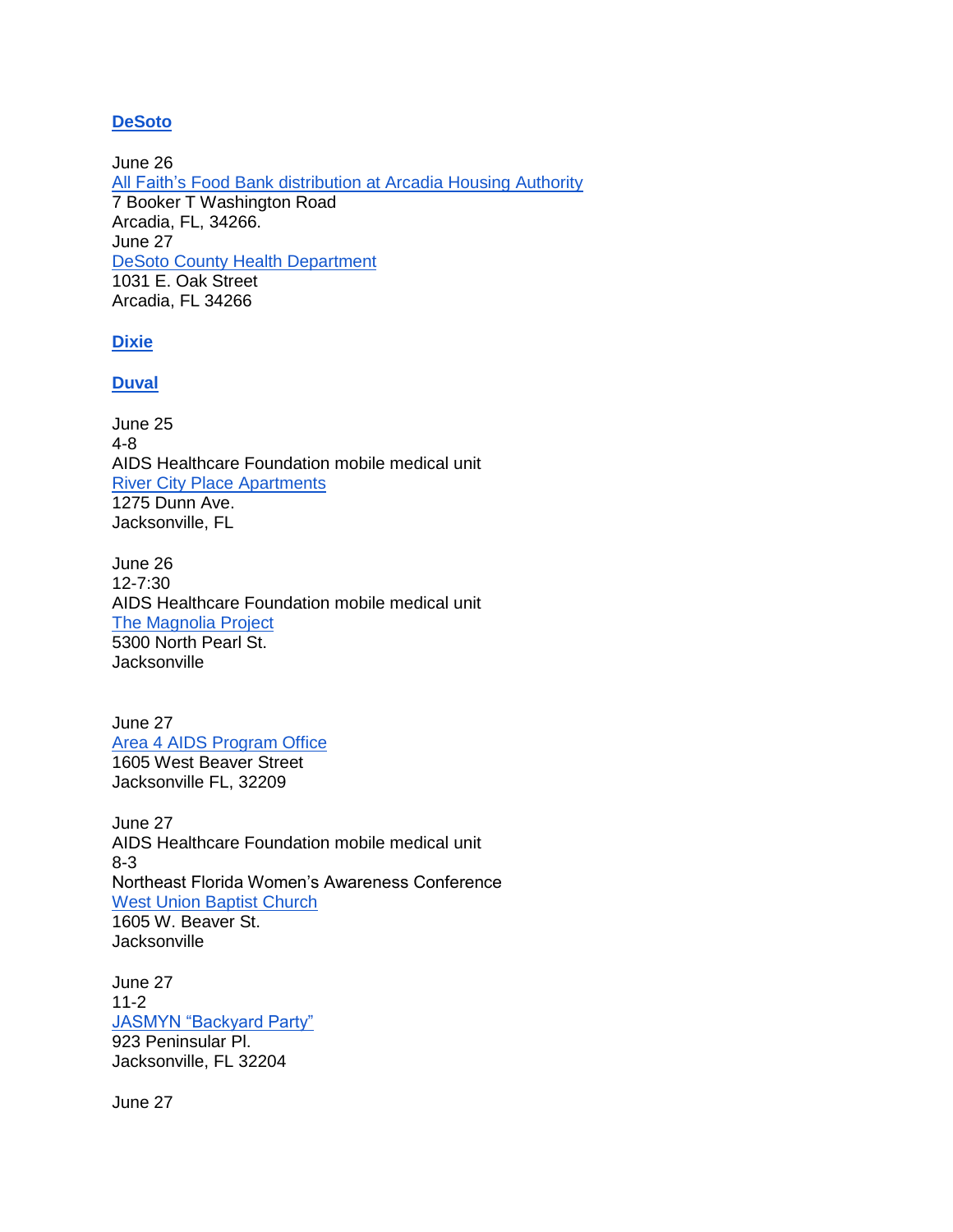11-3 **[Walgreens](http://neflworldaidsday.org/m/events/view/National-HIV-Testing-Day-2015-06-16)** 866 Dunn Ave. Jacksonville, FL 32218

June 27 11-3 **[Walgreens](http://neflworldaidsday.org/m/events/view/National-HIV-Testing-Day-2015-06-16-0)** 5340 Soutel Ave. Jacksonville, FL 32219

June 30 5:30p-1:30a [Church's Chicken](http://neflworldaidsday.org/m/events/view/Free-Hiv-Testing-2015-06-04-16) 1060 E. 21st St. Jacksonville, FL

# **[Escambia](http://www.co.escambia.fl.us/)**

June 25-27 3-7 **[Walgreens](http://escambia.floridahealth.gov/events/2015/06/5210%20Day%20of%20Play.html)** 700 N Pace Blvd. Pensacola, FL 32505

**[Flagler](http://www.flaglercounty.org/) [Franklin](http://www.franklincountyflorida.com/) [Gadsden](http://www.gadsdencc.com/) [Gilchrist](http://gilchrist.fl.us/) [Glades](http://www.myglades.com/)**

### **[Gulf](http://www.gulfcounty-fl.gov/)**

June 25 [Dollar General Store](http://www.wemakethechange.com/events/free-rapid-hiv-and-hepatitis-c-testing-2/) 550 HWY US 98 Port St Joe, FL 32456

**[Hamilton](http://www.hamiltoncountyflorida.com/) [Hardee](http://www.hardeecounty.net/) [Hendry](http://www.hendryfla.net/) [Hernando](http://www.co.hernando.fl.us/) [Highlands](http://www.hcbcc.net/)**

**[Hillsborough](http://www.hillsboroughcounty.org/)**

June 26 7a-4p [DOH](http://hillsborough.floridahealth.gov/events/2015/06/national-hiv-testing-day.html) 1105 E. Kennedy Blvd.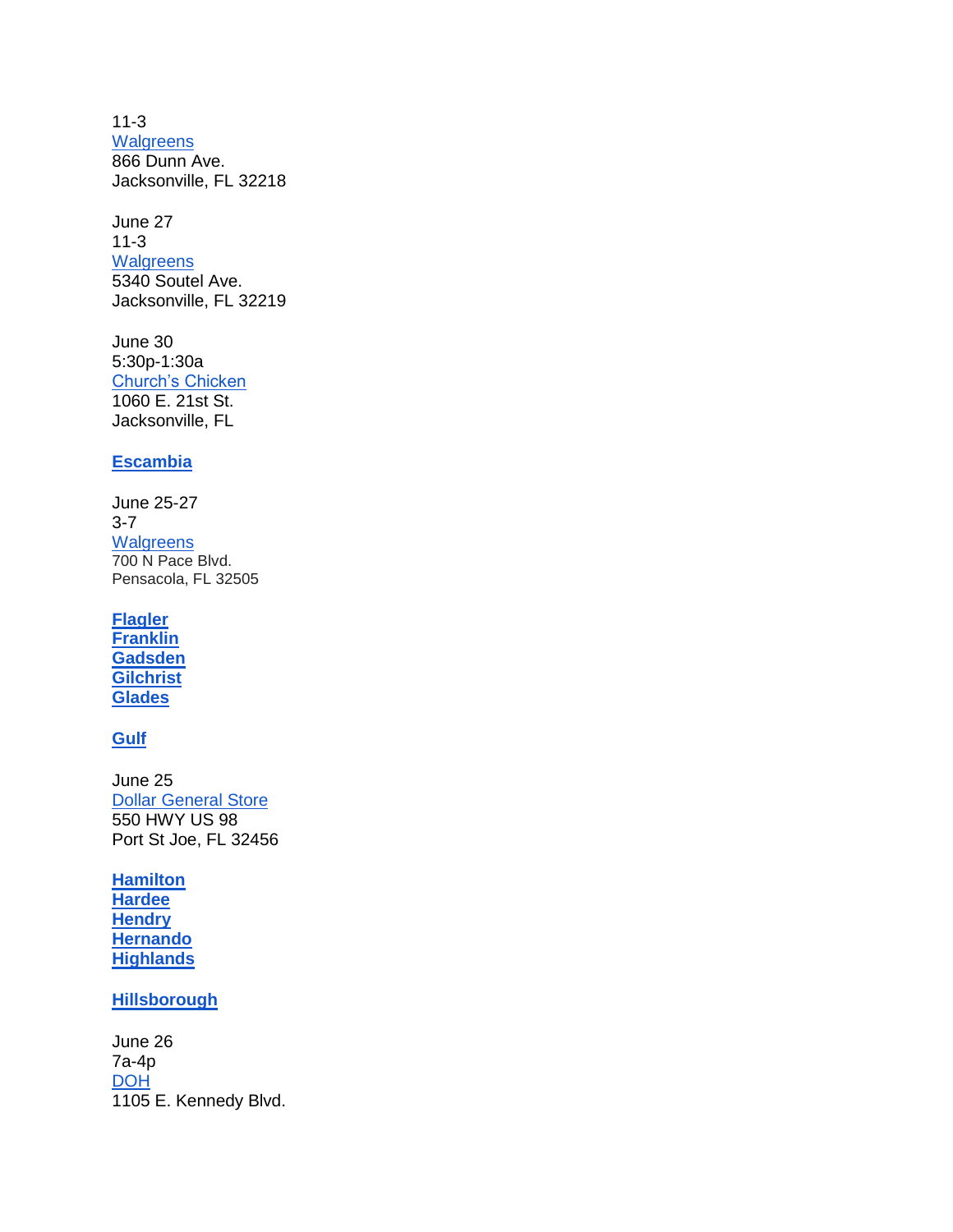Tampa, Fl 33602

**[Holmes](http://www.holmescountyonline.com/) [Indian River](http://indian-river.fl.us/government/) [Jackson](http://www.jacksoncountyfl.net/) [Jefferson](http://www.co.jefferson.fl.us/) [Lafayette](http://www.lafayettecountyflorida.org/)**

### **[Lake](http://www.co.lake.fl.us/)**

June 26 **[Walgreens](http://www.wemakethechange.com/events/walgreens-free-hiv-test/)** 2010 Citrus Blvd. Leesburg, FL 34748

#### **[Lee](http://www.leegov.com/Pages/default.aspx)**

June 25 **[Walgreens](http://www.wemakethechange.com/events/get-a-free-rapid-hiv-test/)** 4204 Palm Beach Blvd. Fort Myers, FL 33905

**[Leon](http://cms.leoncountyfl.gov/) [Levy](http://www.levycounty.org/) [Liberty](http://www.libertycountyflorida.com/) [Madison](http://www.madisoncountyfl.com/) [Manatee](http://www.mymanatee.org/home.html)**

# **[Marion](http://www.marioncountyfl.org/)**

June 26 **[Walgreens](http://www.wemakethechange.com/events/free-rapid-hiv-test-3/)** 807 E. Silver Springs Blvd. Ocala, FL 34470 **[Martin](http://www.martin.fl.us/)**

June 26 9a-12p **[DOH](http://martin.floridahealth.gov/events/2015/06/freetesting.html)** 2441 Willoughby Blvd. Indiantown

#### **[Miami-Dade](http://miamidade.gov/)**

June 26 **[Government Center](http://testmiami.org/Pages/Dynamic/EventsDetails.aspx?ID=fbc435e8-49f0-46a6-9e92-859bcbf49c2c)** 101 NW First Street, Miami, FL 33128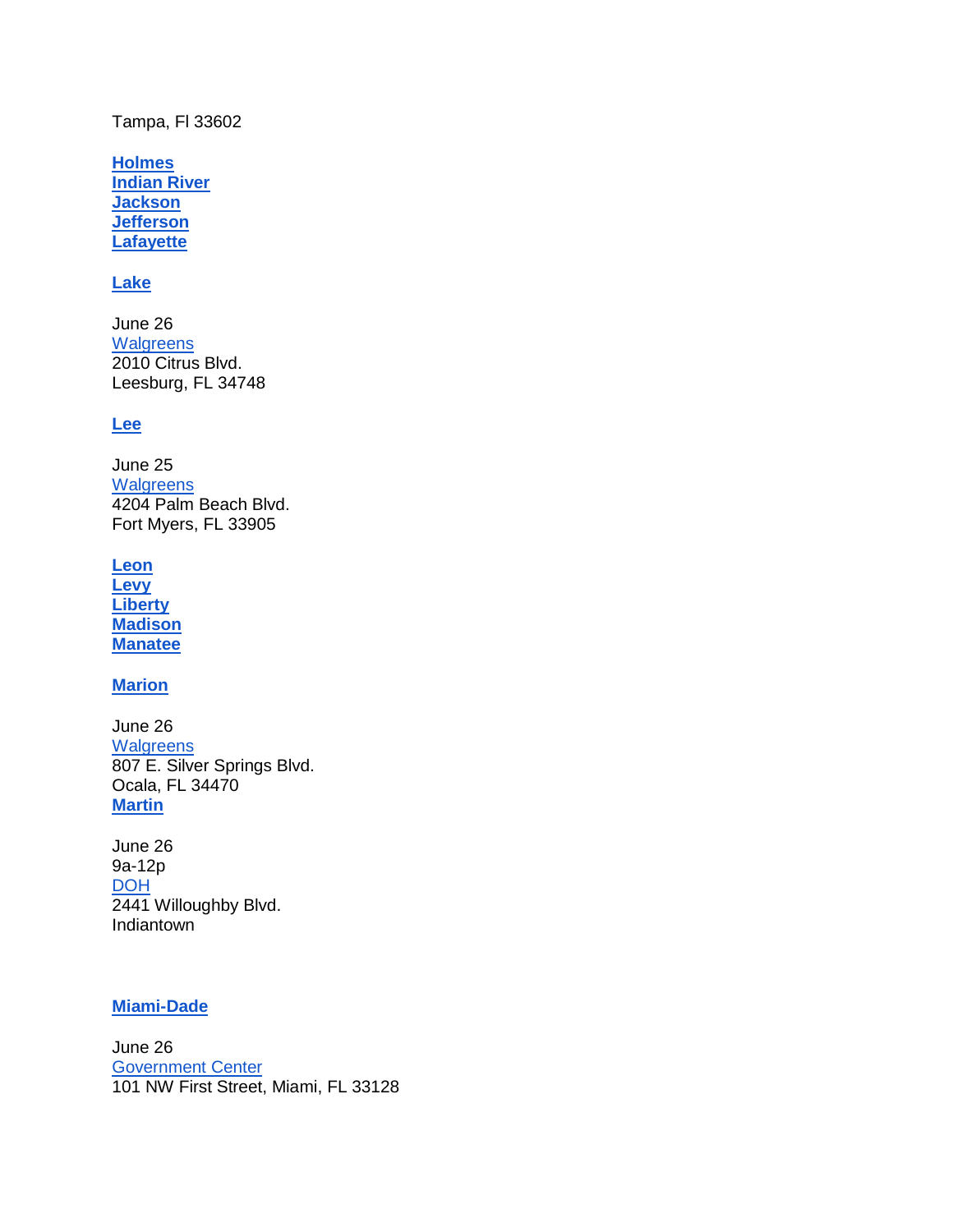**[Monroe](http://egov.monroecounty-fl.gov/eGovPlus/entity/login_main.aspx) [Nassau](http://www.nassaucountyfl.com/)**

#### **[Okaloosa](http://www.co.okaloosa.fl.us/)**

June 25-26 [Florida Department of Health in Okaloosa County](http://okaloosa.floridahealth.gov/events/2015/06/National%20HIV%20Testing%20Day%20-%20FWB.html) Fort Walton Beach 221 Hospital Drive, N.E. Fort Walton Beach, FL 32548

Crestview location 810 E. James Lee Blvd. Crestview, FL 32539

**[Okeechobee](http://www.co.okeechobee.fl.us/)**

### **[Orange](http://www.orangecountyfl.net/)**

June 25 **[Walgreens](http://www.mynews13.com/content/news/cfnews13/community/community-calendar/orange-events.html)** 408 E. Michigan St. Orlando

June 25 **[Walgreens](http://www.mynews13.com/content/news/cfnews13/community/community-calendar.html)** 408 E. Michigan St. Orlando

June 26 Walgreens 5185 N. Lane

June 26 **Walgreens** 2814 W. Kennedy Blvd. Orlando

June 26 Community Food and Outreach Center 150 W. Michigan St. Orlando

June 27 Pleasant View Baptist Church 1202 Central Ave. Apopka

June 27 Walgreens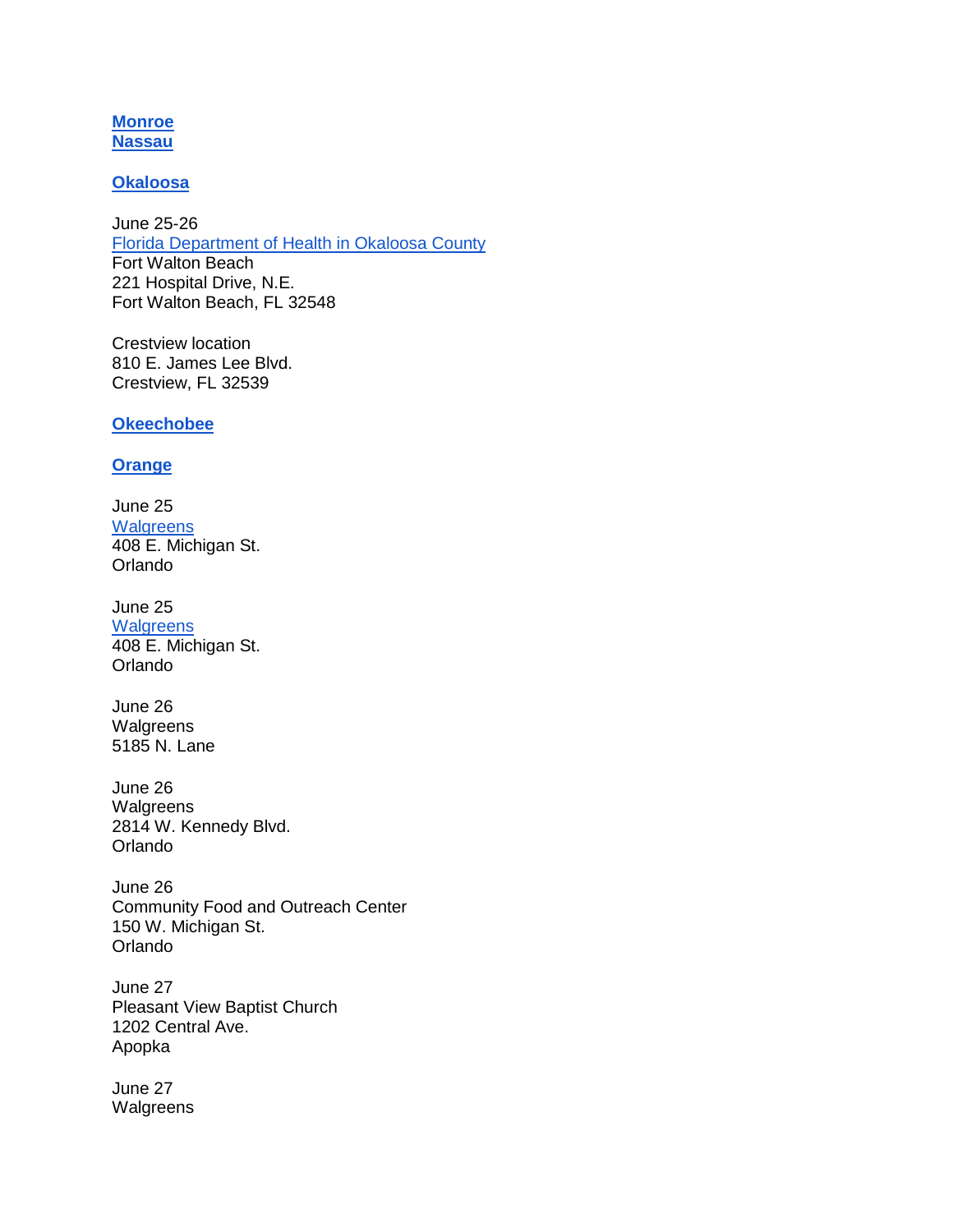2420 E. Colonial Dr. Orlando

#### **[Osceola](http://www.osceola.org/)**

June 25 **[Walgreens](http://www.mynews13.com/content/news/cfnews13/community/community-calendar.html)** 1111 Vine St. Kissimmee

# **[Palm Beach](http://www.co.palm-beach.fl.us/)**

June 25, 27 **[Walgreens](http://www.wemakethechange.com/events/free-hiv-testing-108/)** 2501 Broadway West Palm Beach

June 25-26 **Walgreens** 105 E Ocean Ave. Lantana

June 25-26 **FoundCare** 2330 South Congress Ave. West Palm Beach

June 26 **[FoundCare](http://www.foundcare.org/public/docs/National%20HIV%20Testing%20Day.pdf)** 1500-A NW Avenue L. Belle Glade

June 26 [Urban League](http://www.foundcare.org/public/docs/National%20HIV%20Testing%20Day.pdf) 1700 N Australian Ave. West Palm Beach

# **[Pasco](http://www.pascocountyfl.net/)**

June 27 Pasco DOH/Spirit of Life Church 12-4 4133 Thys Rd. New Port Richey

#### **[Pinellas](http://www.pinellascounty.org/)**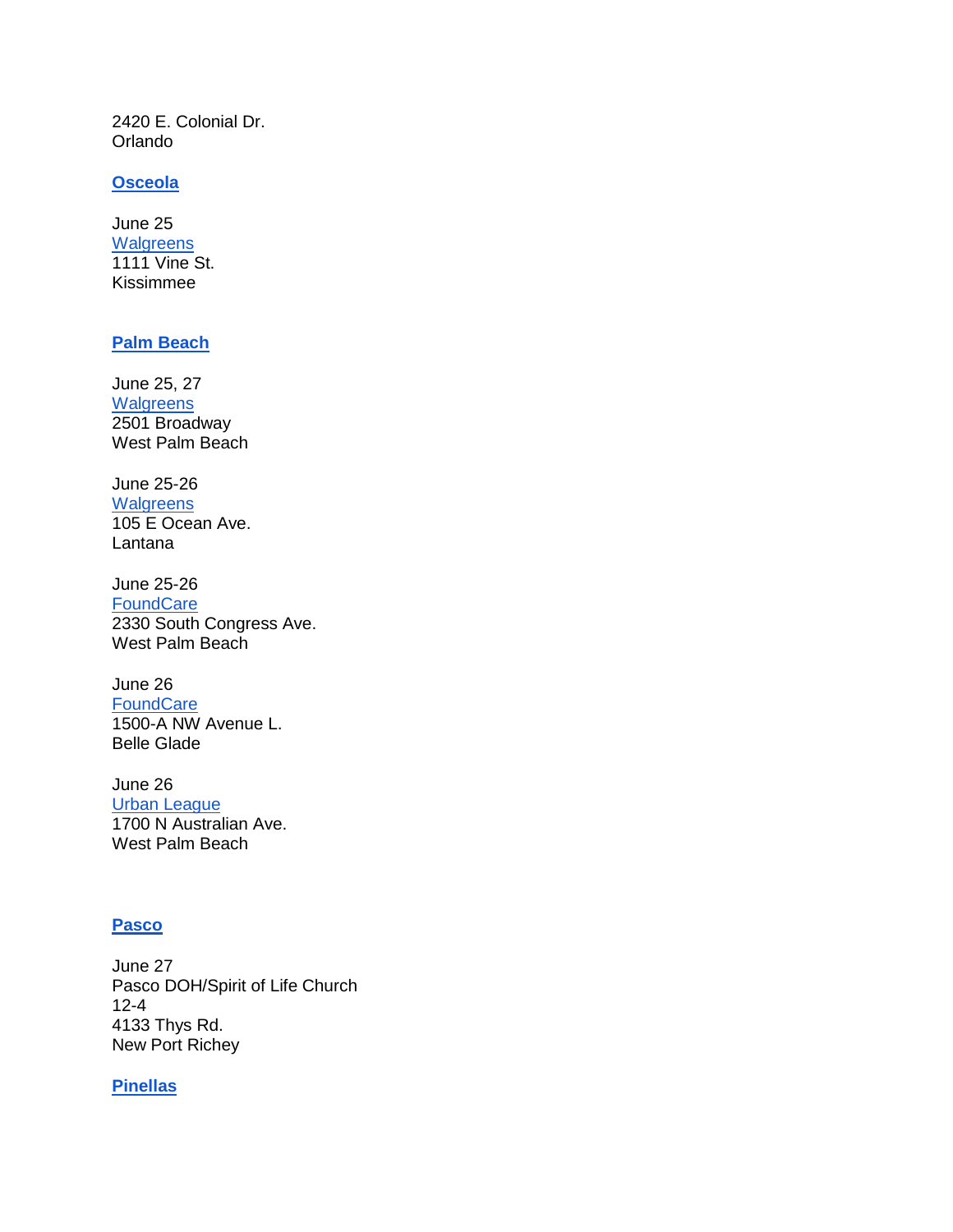# [Free Testing Year-round-various sites](http://pinellas.floridahealth.gov/programs-and-services/infectious-disease-services/std/_documents/hiv-test-sites.pdf)

**[Polk](http://www.polk-county.net/)**

**[Putnam](http://www.putnam-fl.com/)**

June 26 [St. Andrews Episcopal Church](http://www.wemakethechange.com/events/free-hiv-testing-110/) 1111 Fransis St. Interlachen, FL 32148

#### **[Santa Rosa](http://www.santarosa.fl.gov/)**

#### **[Sarasota](http://www.co.sarasota.fl.us/)**

June 25 [Florida Department of Health](http://www.wemakethechange.com/events/free-hiv-and-std-screenings/) 2200 Ringling Blvd. Sarasota, FL 34237 June 25 **Salvation Army** 1160 U.S. 41 Bypass South Venice

June 26 9:30p-1:30a [Throb Night Club](https://www.scgov.net/Lists/County%20News/DispForm.aspx?ID=963&ContentTypeId=0x0104009625877DBECC024183C12ECD3DB90563) 2201 Industrial Blvd. Sarasota

June 23, 25, 26 William L. Little Health and Human Services Center 2200 Ringling Blvd. Room 1127 Sarasota

June 26 **[Salvation Army](https://www.scgov.net/Lists/County%20News/DispForm.aspx?ID=963&ContentTypeId=0x0104009625877DBECC024183C12ECD3DB90563)** 1400 Tenth St. Sarasota

June 26 **[Walgreens](https://www.scgov.net/Lists/County%20News/DispForm.aspx?ID=963&ContentTypeId=0x0104009625877DBECC024183C12ECD3DB90563)** 3550 Fruitville Rd. Sarasota

June 26 **[Walgreens](http://www.wemakethechange.com/events/free-rapid-hiv-test-2/)** 1947 Frostville Road Sarasota, FL 34236

June 27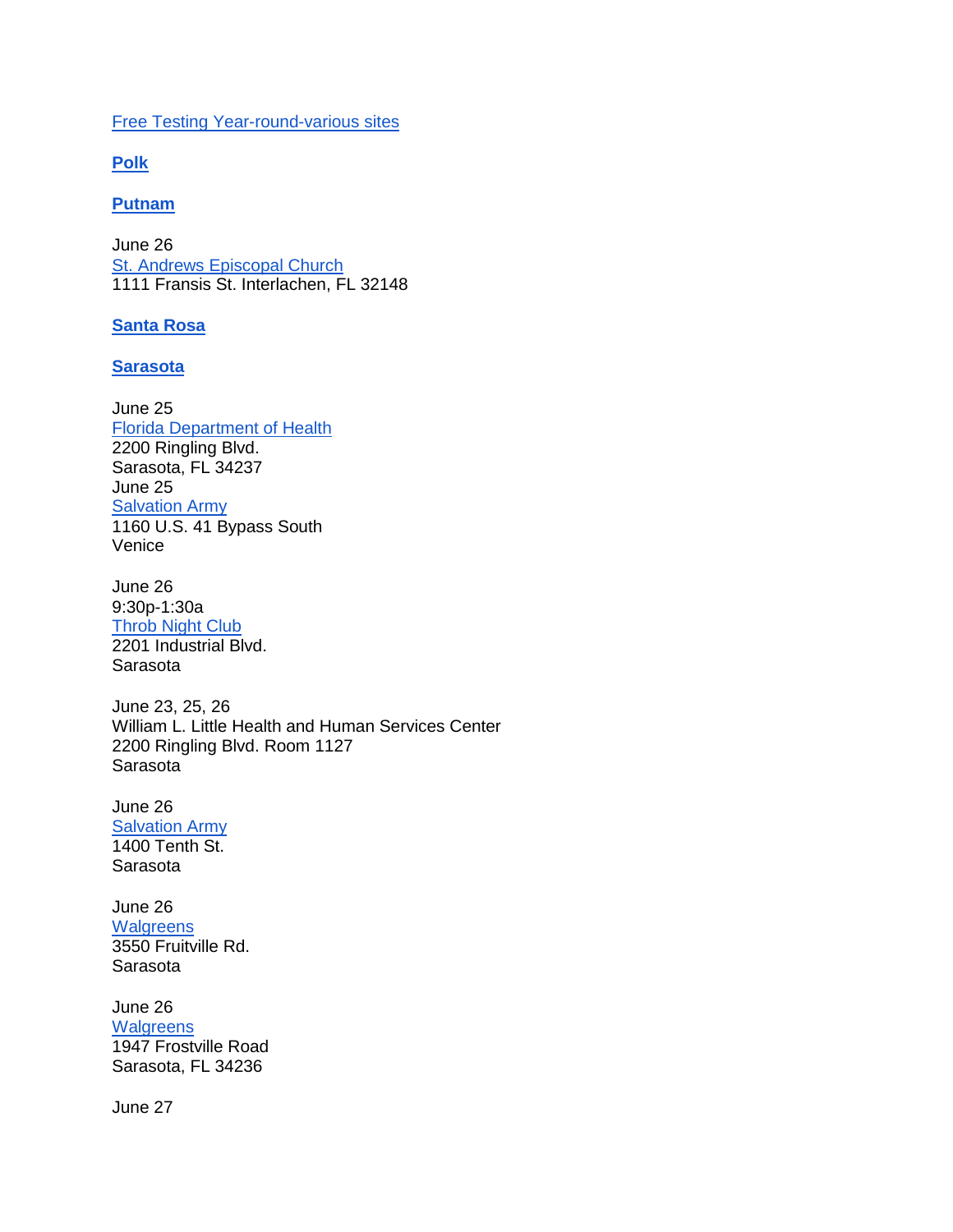[Goodwill Manasota Center of North Port](https://www.scgov.net/Lists/County%20News/DispForm.aspx?ID=963&ContentTypeId=0x0104009625877DBECC024183C12ECD3DB90563)

14809 Tamiami Trail North Port

June 27 4p-10p [Star Mini-Mart](https://www.scgov.net/Lists/County%20News/DispForm.aspx?ID=963&ContentTypeId=0x0104009625877DBECC024183C12ECD3DB90563) 2950 N. Washington Blvd. Sarasota

June 27 [Barrel 87](https://www.scgov.net/Lists/County%20News/DispForm.aspx?ID=963&ContentTypeId=0x0104009625877DBECC024183C12ECD3DB90563) 6587 Gateway Ave. Sarasota

June 27 **[Greater Holy Temple Church](http://www.wemakethechange.com/events/free-rapid-hiv-test/)** 509 Collins Road Nokomis, FL 34275

June 30 [Publix](https://www.scgov.net/Lists/County%20News/DispForm.aspx?ID=963&ContentTypeId=0x0104009625877DBECC024183C12ECD3DB90563) 1291 S. Sumter Blvd. North Port **[Seminole](http://www.co.seminole.fl.us/)**

June 25 **[Walgreens](http://www.mynews13.com/content/news/cfnews13/community/community-calendar.html)** 2501 S. French Ave. Sanford

June 27 **[DOH](http://seminole.floridahealth.gov/programs-and-services/infectious-disease-services/std/index.html)** 400 W. Airport Blvd. Sanford, Fl 32773

**[St. Johns](http://www.co.st-johns.fl.us/) [St. Lucie](http://www.stlucieco.gov/) [Sumter](http://sumtercountyfl.gov/) [Suwannee](http://www.suwcounty.org/) [Taylor](http://www.taylorflorida.com/) [Union](http://www.lake-butler.com/pbunhistor.htm)**

**[Volusia](http://www.volusia.org/)**

June 26 9-3 Florida Department of Health